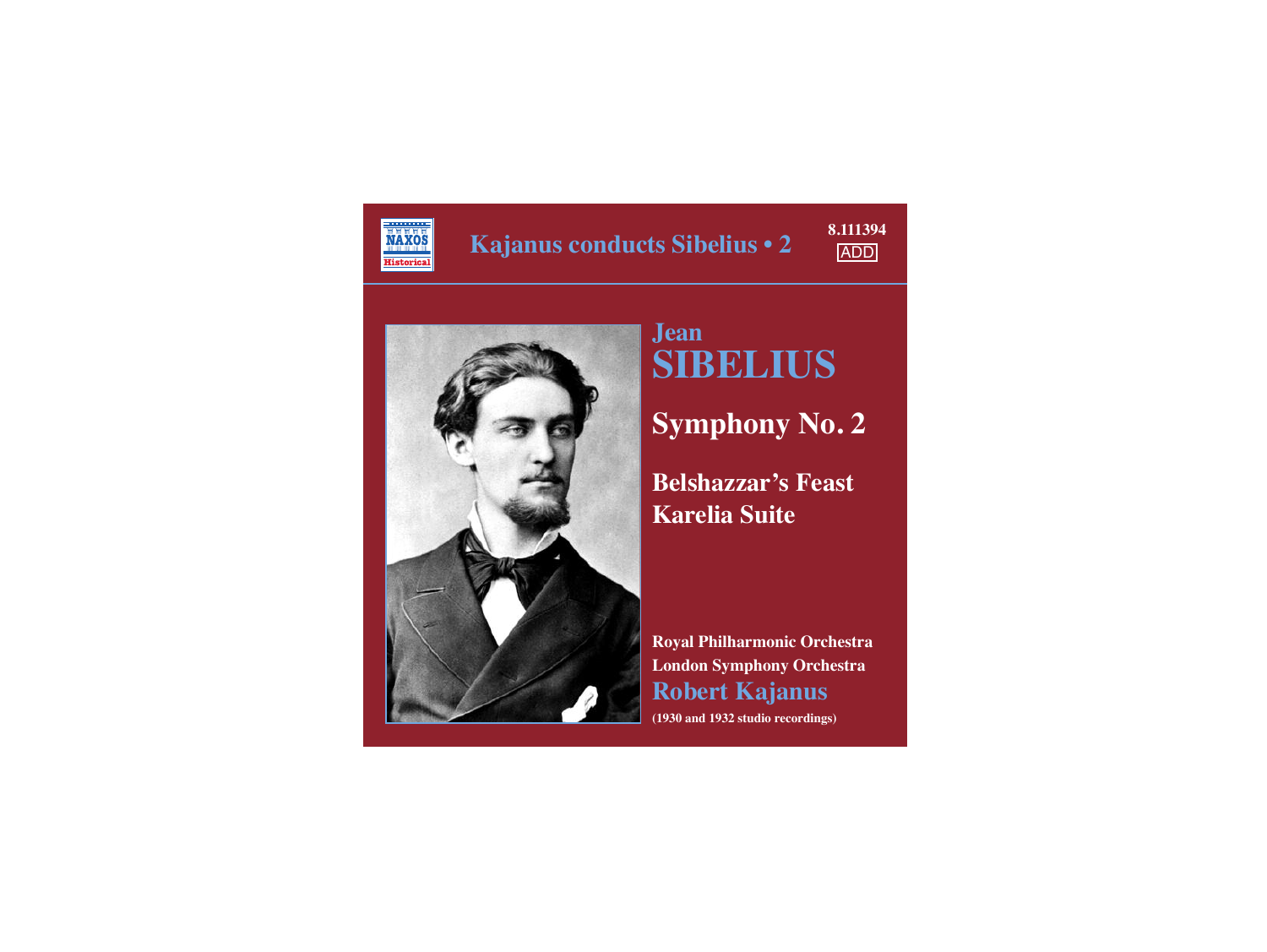## **Kajanus conducts Sibelius • Volume 2 Symphony No. 2 • Karelia Suite (excerpts) • Belshazzar's Feast (Suite)**

Robert Kajanus, the Finnish conductor and composer of Swedish descent, was born in Helsinki on 2nd December 1856 and died there on 6th July 1933. Although posterity recalls him first and foremost as a conductor, he was also a prolific composer. His catalogue embraces over two hundred works often inspired by the folklore and traditional melodies of his homeland. Kajanus was well-travelled in his student days, not least to Paris and Leipzig, his mentors including the conductor Hans Richter (who gave the premières of major works by Brahms, Bruckner, Elgar and Wagner) and the composer Johan Svendsen. Kajanus's postgraduate work was undertaken in Dresden before he returned to Helsinki to form the Philharmonic Society (today the Helsinki Philharmonic Orchestra). Kajanus's fifty-year tenure created an ensemble of a very high standard. In 1888 Kajanus conducted the Finnish première of Beethoven's *Choral Symphony*. Kajanus also played an important part in his country's music education. For nearly thirty years he was Director of Music at the University of Helsinki. His children, all carrying the family name, include two harpists and a violinist, all now deceased.

 Robert Kajanus and Jean Sibelius (1865-1957) were close friends. Although Kajanus was an established composer before his younger compatriot started to climb this particular ladder of creativity, it is Sibelius who is now recognised as one of the supreme compositional creators. Nevertheless Kajanus was an exemplar as part of Sibelius's development: Kajanus wrote a symphonic poem called *Aino* and Sibelius responded with one of his own, the ambitious *Kullervo*. Kajanus commissioned Sibelius to compose what would turn out to be the orchestral *En Saga*, and so Sibelius reciprocated with a dedication to his benefactor. Kajanus's reputation as a conductor endures given his association as a trusted interpreter of Sibelius's music and through the recordings he made of it. Although they are now eighty years old they remain essential listening for aficionados of the composer owing to these versions carrying Sibelius's imprimatur.

Kajanus made the first recordings of Sibelius's *First*,

*Second*, *Third* and *Fifth Symphonies*, all set down in London in the early-1930s. The plan was that Kajanus would document all seven symphonies as well as numerous Sibelius orchestral pieces, but his death in 1933 prevented this. In 1930 the Finnish government and the Columbia record label joined in partnership in a wish to record Sibelius's first two symphonies, the works of a then-living and highly admired composer. (Sibelius's reputation somewhat diminished in the years following his death.) Kajanus was the conductor of choice, not least by the composer himself.

 Although Sibelius's *Second Symphony*, probably his most popular work in this genre, is often associated with Finland's then struggle with independence away from the domination of Russia, and was thought so from the very first performance – the grandiose and triumphant close to the work no doubt suggesting Sibelius's music as nationalistic – its composition was in fact started in the winter of 1900 in Rapallo. Returning from Italy the composer completed the symphony in Finland in 1902. He conducted the first performance that year in Helsinki and then subjected the score to some alteration. The first performance of the revision was given in 1903 in Stockholm with Armas Järnefelt conducting.

 For all that the *Second Symphony* is direct in its appeal and full of volatility, it is strictly organised and was thought severe and logical by its admiring creator. The music though has a passion, drama and beauty that rarely fail to impress and stir. In this, the work's first recording, made for Columbia, Robert Kajanus opens the work with a tempo much faster than we have become accustomed to (although in our own time Neeme Järvi opted for something approaching Kajanus's speed). Under the Finnish conductor's beat this first movement can seem unduly hasty, exciting though, with a nervous intensity that suggests it as a prelude to what is to come. In fact, the movement that follows – nominally the 'slow' one – also flows with emotion. There are moments of contrasting reverie, deeply felt and suggestive here, but there is always a sense of something waiting to burst through, which it does, numerous thrilling uprisings.

 If Sibelius himself tended to discourse on the symphony's structure and motivic connections, there can be no doubt of the music's outgoingness and fervour, something caught by Kajanus and the Royal Philharmonic Orchestra with seeming spontaneity and sympathy. The rapacious *Scherzo* may not be the most wind-swept ever recorded, but Kajanus's handling of the oboe-led *Trio* is indicative of his overall approach to the work in that it is unsentimental and tempo-related to its surrounds. The finale, which emerges from the depths, is also treated with a welcome lack of pomposity but with no lack of eloquence on the journey to the unshakeable belief of the coda; whether achieved through musical inevitability, fervent patriotism, or both. Kajanus's broadening of the final bars might just tip the balance in favour of patriotism.

 Of the other music on this release, we hear some of the music that Sibelius composed for the play of *Belshazzar's Feast* by his fellow-Finn Hjalmar Procopé (1868-1927) staged in 1906 and 1907 with Sibelius conducting for all performances. From the original ten numbers, some with singers, Sibelius made a four-movement *Suite* for small orchestra – strings with flute and pairs of clarinets and horns – and with some suitably exotic percussion, which is heard immediately in the opening *Oriental Procession*. Sibelius's vignettes for *Belshazzar's*

*Feast* also remind us that, like all great composers, even when not firing on all cylinders they remain inimitable. The final, gentle *Khadra's Dance* exudes a certain hypnotism, but the middle movements are particularly exquisite – be it the small band of strings required for *Solitude* with solos for viola and cello embedded into the starlit textures, and the twinkling aura of *Night Music* that features a lovely flute solo. The *Suite* was first heard in 1907 in a Helsinki Philharmonic concert which Sibelius conducted and which included the world première of his *Third Symphony*. Kajanus and the London players bring much sensitivity to this often enticing music.

 In 1893 Sibelius wrote music for a patriotic historical pageant presented in Viipuri, Karelia (south-east Finland) by students of the University of Helsinki. From the incidental music Sibelius published an *Overture* as *Opus 10* and a three-movement *Suite* as the subsequent opus number. From the latter, Kajanus recorded the outer movements (leaving out the central *Ballade*). First is a festive *Intermezzo* (for many years the signature-tune of ITV's current affairs programme, *This Week*) and nowcoming-second is a jaunty *Alla marcia* – quality light music.

**Colin Anderson**

## **Producer's Note**

In 1930, the Finnish government arranged for the English Columbia label to make recordings of the first two symphonies of Jean Sibelius, contributing fifty thousand marks toward the project. The goal was to broaden interest in Finnish music throughout the world; and while Sibelius was already well known due to shorter works such as *Finlandia*, *The Swan of Tuonela* and *Valse triste*, his symphonies had never previously been recorded. Sibelius was invited to select a native-born interpreter to conduct the works, and had no hesitation in recommending composer/conductor Robert Kajanus (1856-1933). "Very many are the men who have conducted these symphonies during the last thirty years," Sibelius wrote, "but there are none who have gone deeper and given them more feeling and beauty than Robert Kajanus." The orchestra of London's Royal Philharmonic Society (the pre-Beecham "old RPO") was engaged to record the first two symphonies and two movements from the *Karelia Suite* as fillers.

 Two years later, after the merger of Columbia and HMV into EMI, the latter label took up the cause with a series of "Sibelius Society" albums, the first of which featured Kajanus conducting the London Symphony Orchestra in the *Fifth Symphony*, *Pohjola's Daughter* and *Tapiola*. The *Third Symphony* and incidental music for *Belshazzar's Feast*